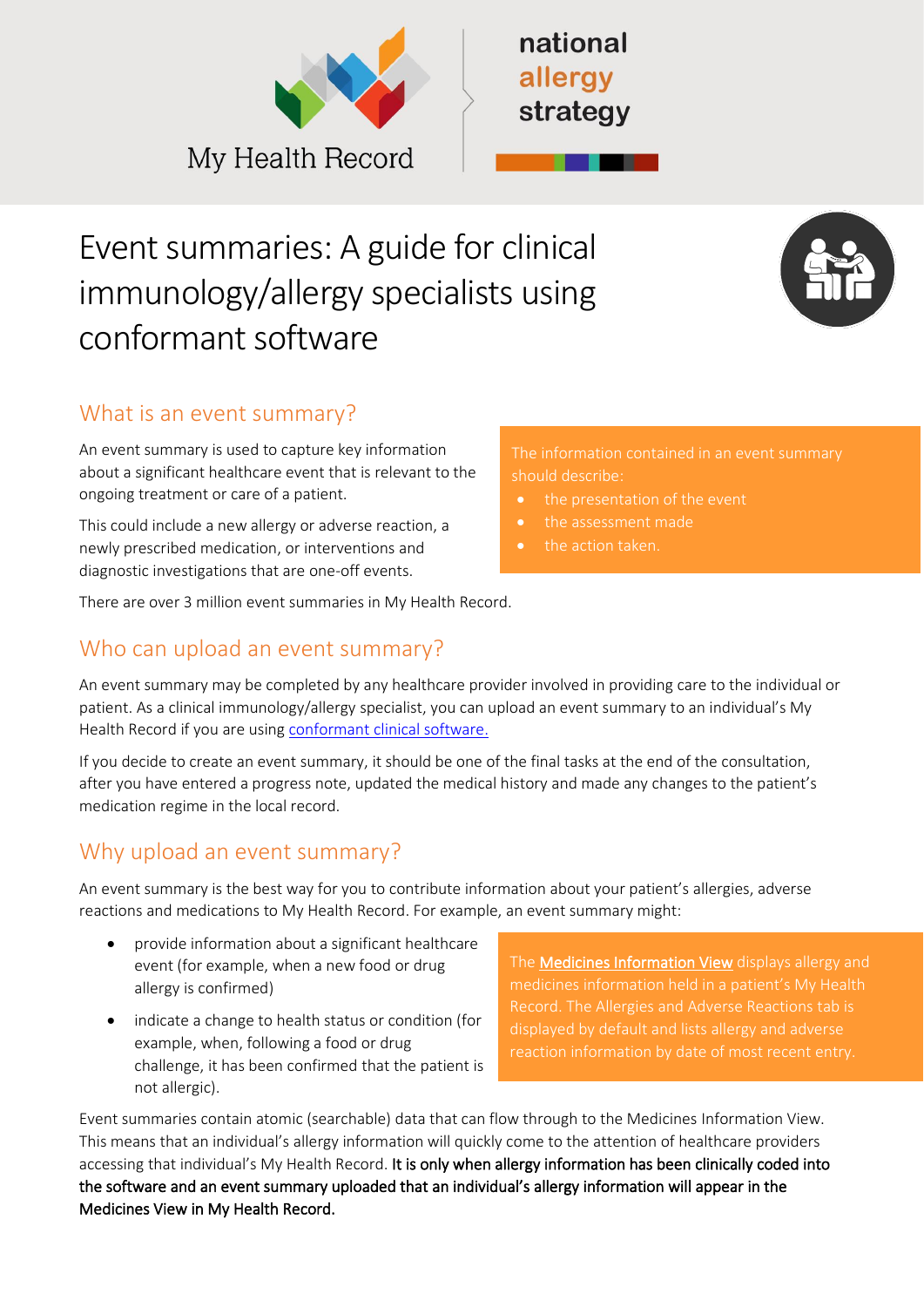## Capturing allergy information in the event summary

Software products have at least two points of entry for allergy information: the substance or agent, and the reaction type or manifestation. ASCIA recommends that you specifically and accurately state the substance or agent:

- Specify the name of the actual food instead of the food group. For example, add *cashew*, *walnut* or *peanut* instead of *nuts* or *tree nuts,* unless the person is allergic to all tree nuts.
- Use the name of the drug the patient is specifically allergic to, instead of the group of drugs. For example, add *amoxicillin, augmentin* or *benzylpenicillin* instead of *penicillin.* Add *Bactrim* or *sulfamethoxazole/trimethoprim* instead of *sulfur* drugs.

ASCIA recommends that you code allergy information into the clinical software, rather than adding it as free text in the notes section. This enables the allergy information to be extracted into the Medicines View. Use the progress notes section to provide further detail about assessment and testing.

In this example, there are three points of entry – substance causing the allergy, reaction and reaction type:

| Allergy  | <b>Cashew</b>            |
|----------|--------------------------|
| Reaction | Anaphylaxis              |
| Type     | <b>Allergic reaction</b> |

The image below shows how allergies and adverse reactions entered into an event summary appear in the Medicines View – Allergies and Adverse Reactions tab. The source document can be clicked to open.

|                                                                                                      |                                                                                                       |                                      | Available medicines in this My Health Record - sorted by Date<br>24 Mar 2022                                                                                                                                                                                                                  |                                             |
|------------------------------------------------------------------------------------------------------|-------------------------------------------------------------------------------------------------------|--------------------------------------|-----------------------------------------------------------------------------------------------------------------------------------------------------------------------------------------------------------------------------------------------------------------------------------------------|---------------------------------------------|
| Xavier WISEMAN                                                                                       | DoB 3 May 1949 (72y)                                                                                  | <b>SEX Male</b>                      | THT 8003 6086 6671 1130                                                                                                                                                                                                                                                                       |                                             |
|                                                                                                      |                                                                                                       |                                      |                                                                                                                                                                                                                                                                                               |                                             |
|                                                                                                      |                                                                                                       |                                      | <b>START OF DOCUMENT</b>                                                                                                                                                                                                                                                                      |                                             |
| My Health Record                                                                                     |                                                                                                       |                                      |                                                                                                                                                                                                                                                                                               |                                             |
|                                                                                                      | Available medicines in this My Health Record - sorted by Date                                         |                                      |                                                                                                                                                                                                                                                                                               |                                             |
|                                                                                                      |                                                                                                       |                                      |                                                                                                                                                                                                                                                                                               |                                             |
|                                                                                                      | (where available) with links to the source documents where more detailed information can be obtained. |                                      | To assist you to find medicines related information in this patient's My Health Record, previews are provided of medicines related information in documents                                                                                                                                   |                                             |
|                                                                                                      |                                                                                                       |                                      | Important: Some documents do not allow for a preview of medicines or allergies and adverse reactions information, and should be opened by the links<br>provided. This view should not be wholly relied upon as a complete record of medicines or allergies and adverse reactions information. |                                             |
| For more information [Help]                                                                          |                                                                                                       |                                      |                                                                                                                                                                                                                                                                                               |                                             |
|                                                                                                      |                                                                                                       |                                      | View generated on 24-Mar-2022 14:12 for medicines, allergy and adverse reactions found in this record. for medicines, allergy and adverse reactions                                                                                                                                           |                                             |
| found in this record.                                                                                |                                                                                                       |                                      |                                                                                                                                                                                                                                                                                               |                                             |
| <b>Allergies and Adverse</b>                                                                         | <b>Click here for Medicines</b>                                                                       |                                      | <b>Click here for Shared Health</b>                                                                                                                                                                                                                                                           | <b>Click here for Discharge</b>             |
| <b>Reactions</b><br>Cashew nut, Cephalexin,                                                          | Preview<br>10-Jun-2019 to 24-Mar-2022                                                                 |                                      | Summary<br>10-Jun-2019 (2 years ago)                                                                                                                                                                                                                                                          | <b>Summary</b><br>14-Jun-2019 (2 years ago) |
| <b>Ramipril, Metformin</b>                                                                           | (4 minutes ago)                                                                                       |                                      | <b>Author: Anna Jones</b>                                                                                                                                                                                                                                                                     | <b>Author: Anna Jones</b>                   |
|                                                                                                      |                                                                                                       |                                      | 8003628233352432<br>tel:1                                                                                                                                                                                                                                                                     | 8003628233352432<br>tel: 0345754566         |
|                                                                                                      |                                                                                                       |                                      |                                                                                                                                                                                                                                                                                               |                                             |
|                                                                                                      | $5 > 1$ Next                                                                                          |                                      | $[>]$ Last                                                                                                                                                                                                                                                                                    | [Help]                                      |
|                                                                                                      |                                                                                                       |                                      |                                                                                                                                                                                                                                                                                               |                                             |
|                                                                                                      | <b>All available Allergies and Adverse Reactions</b>                                                  |                                      |                                                                                                                                                                                                                                                                                               |                                             |
|                                                                                                      |                                                                                                       |                                      |                                                                                                                                                                                                                                                                                               |                                             |
| [Back to top]<br>10-Jun-2019 to 24-Mar-2022 (4 minutes ago)<br>Source/Author<br><b>Event Summary</b> | <b>Date</b><br>24-Mar-2022 (4 minutes ago)                                                            | Substance/Agent<br>Cashew nut        | Manifestation(s)<br>Anaphylaxis                                                                                                                                                                                                                                                               |                                             |
| by Own Organisation                                                                                  |                                                                                                       |                                      |                                                                                                                                                                                                                                                                                               |                                             |
| Shared Health Summary<br>by NEHTA Test                                                               | 10-Jun-2019 (2 years ago)                                                                             | Cephalexin<br>(Adverse reaction)     | Allergic reaction                                                                                                                                                                                                                                                                             |                                             |
| Shared Health Summary<br>by NEHTA Test                                                               | 10-Jun-2019 (2 years ago)                                                                             | Ramipril<br>(Medication side-effect) | ACE inhibitor induced cough                                                                                                                                                                                                                                                                   |                                             |

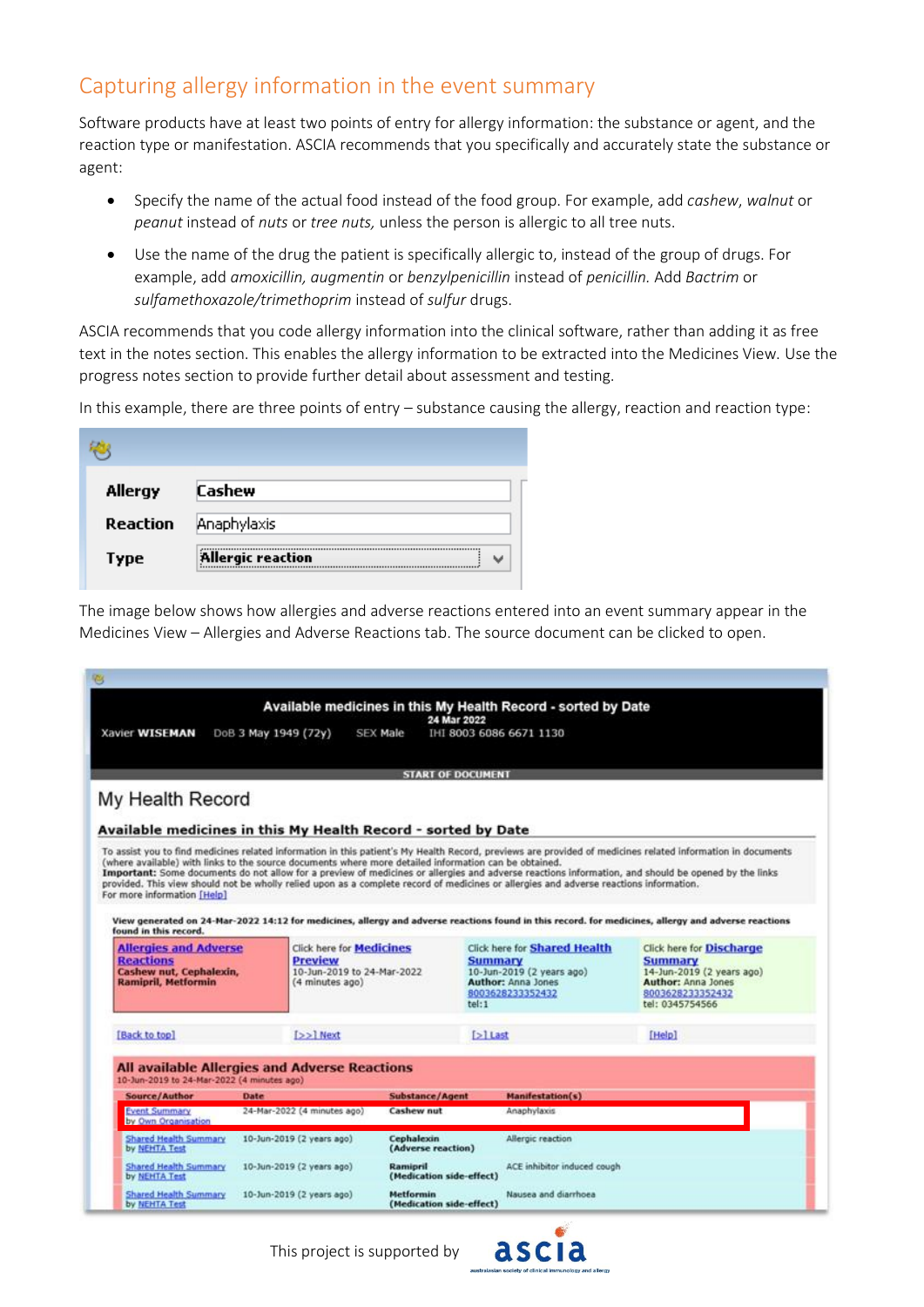## How to upload an event summary

The following steps assume that:

- your organisation (HPI-O) is registered to the My Health Record system. See [Getting started: My Health](https://www.nationalallergystrategy.org.au/images/mhr/NAS_Getting_started_MHR_for_private_allergy_practices_updated_March_2022.pdf)  [Record for private allergy practices.](https://www.nationalallergystrategy.org.au/images/mhr/NAS_Getting_started_MHR_for_private_allergy_practices_updated_March_2022.pdf)
- your healthcare provider identifier (HPI-I) is linked into the organisation's system
- your software is connected to the My Health Record system
- the patient's Individual Healthcare Identifier (IHI) has been validated in your system
- the patient has a My Health Record.

The way an event summary is created depends on your clinical information system. However, document layout and fields are consistent across systems. The following screenshots are taken from Genie software (via the NASH approach). If you cannot see the **Send an Event Summary** option, as shown below, you may need to contact your software vendor to set up this function. Refer to the [Clinical software summary sheets](https://www.digitalhealth.gov.au/healthcare-providers/training-and-support/my-health-record-training-and-support#Clinical-software-summary-sheets) for other products.

#### Step 1 – Open the My Health Record tab

Open the patient's local medical record and enter the clinical information and notes for the consultation. Select the My Health Record tab to gain access to the patient's My Health Record.



#### Step 2 – Open the Event Summary screen

The Documents List is displayed.

Select the Create and Upload a New Document icon, then select Send an Event Summary.

|                                         | Mr Caleb Derrington (15/06/1933) 4 Old Tenterfield Rd Paddys Flat 2469 (M: 0455555555) - Current User Charley Fletcher |                       |                              |
|-----------------------------------------|------------------------------------------------------------------------------------------------------------------------|-----------------------|------------------------------|
| 02:44<br>86 yrs                         | <b>RAL ORDED THE</b><br><b>Add Cons</b><br><b>Edit Cons</b><br>Marked                                                  | Cancel                | Save                         |
|                                         | Summary Notes Checklists/Script Archive Obstetric Hx Social My Health Record                                           |                       | 法国<br><b>CONTROL</b>         |
| <b>Document List</b>                    |                                                                                                                        |                       |                              |
| Filter                                  |                                                                                                                        |                       |                              |
| <b>Shared Health Summaries</b>          |                                                                                                                        | 冨                     |                              |
| Discharge Summaries                     | <b>Documents List</b>                                                                                                  |                       |                              |
| <b>Event Summaries</b>                  |                                                                                                                        | $\mathbb{C}$          |                              |
| Specialist Letters                      |                                                                                                                        |                       |                              |
| <b>Referral Letters</b>                 |                                                                                                                        | 量                     |                              |
| <b>Medicare Documents</b>               |                                                                                                                        |                       |                              |
| Prescribe & Dispense Docs               |                                                                                                                        |                       |                              |
| $\neg$ Patient Created                  |                                                                                                                        |                       |                              |
| Last 3 months<br>Date:                  |                                                                                                                        |                       |                              |
| $T_{\mathcal{O}}$<br>From               |                                                                                                                        |                       |                              |
|                                         |                                                                                                                        |                       |                              |
| Author Name or HPII                     |                                                                                                                        | ۵                     |                              |
|                                         |                                                                                                                        | <b>Lating</b> Departy |                              |
| <b>Status: Approved</b><br>$\checkmark$ |                                                                                                                        |                       |                              |
|                                         |                                                                                                                        |                       | Send a Shared Health Summary |
| <b>Clear Filter</b>                     |                                                                                                                        |                       | Send an Event Summary        |
| <b>View Document List</b>               |                                                                                                                        |                       |                              |
|                                         |                                                                                                                        |                       |                              |
|                                         |                                                                                                                        |                       |                              |
|                                         |                                                                                                                        |                       |                              |
|                                         |                                                                                                                        |                       |                              |
|                                         | h.                                                                                                                     |                       |                              |
|                                         | $\rightarrow$<br>$\epsilon$                                                                                            |                       |                              |
| <b>Basic View</b><br><b>NPDR View</b>   | <b>Audit View</b><br><b>Get Patient Details</b><br><b>Get Representative</b>                                           |                       |                              |
|                                         |                                                                                                                        |                       |                              |

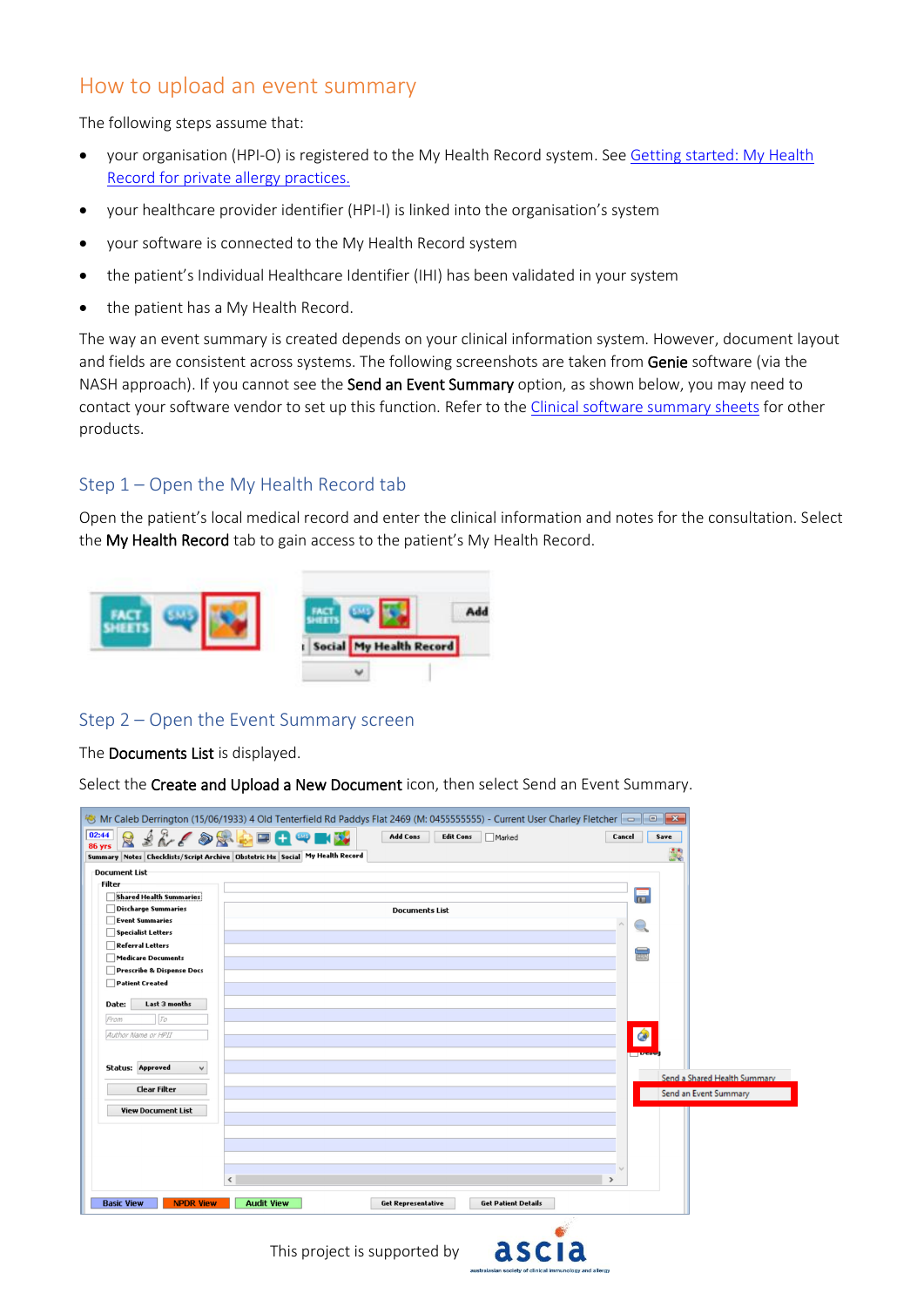#### Step 3 – Add your notes

Select Import Last Consultation Notes to populate the Event Details box with the consultation notes from the patient's local medical record. You can also add or edit the Event Details manually.

Tick/untick the items to include/not include in the event summary. Then click OK.

To confirm a patient is no longer allergic, ASCIA recommends that you use the standardised wording "confirmed NOT ALLERGIC" in the substance/agent field with more information on the challenge test, date and name of specialist in the reaction/manifestation field.

| Substance/agent                                                        | Reaction/manifestation                           |
|------------------------------------------------------------------------|--------------------------------------------------|
| Name of allergen (for example, penicillin) – confirmed<br>NOT ALLERGIC | Passed challenge test (date and specialist name) |

If your software does not allow you to edit the substance/agent fields in this way, add this information to the progress notes.

|   |                       |                                                      | <b>Event Summary</b><br>Please record the changes which you want to upload to My Health Record: |      |                                                                                                                                                                                                                                                                                                                      |
|---|-----------------------|------------------------------------------------------|-------------------------------------------------------------------------------------------------|------|----------------------------------------------------------------------------------------------------------------------------------------------------------------------------------------------------------------------------------------------------------------------------------------------------------------------|
|   | <b>Document Name:</b> | ES 20200527<br><b>Import Last Consultation Notes</b> |                                                                                                 |      | An event summary is used to capture key health information a<br>clinically significant healthcare event that could be relevant to<br>ongoing care of an individual. It is not a complete health sum<br>should not be wholly relied upon, nor should it replace direct<br>communication between healthcare providers. |
|   |                       | Confirmed patient NOT ALLERGIC to penicillin.        |                                                                                                 |      |                                                                                                                                                                                                                                                                                                                      |
|   |                       |                                                      |                                                                                                 |      |                                                                                                                                                                                                                                                                                                                      |
|   |                       | <b>Newly Identified Adverse Reactions</b>            | Manifestation                                                                                   | Date | <b>Immunisations</b>                                                                                                                                                                                                                                                                                                 |
| ▿ |                       | Penicillin - confirmed NOT ALLERGIC                  | Passed challenge test 27 A                                                                      |      |                                                                                                                                                                                                                                                                                                                      |
|   |                       |                                                      |                                                                                                 |      |                                                                                                                                                                                                                                                                                                                      |
|   |                       |                                                      | $\checkmark$                                                                                    |      |                                                                                                                                                                                                                                                                                                                      |
|   |                       |                                                      | <b>Medications</b>                                                                              |      | Category                                                                                                                                                                                                                                                                                                             |
|   |                       |                                                      |                                                                                                 |      |                                                                                                                                                                                                                                                                                                                      |
|   |                       |                                                      |                                                                                                 |      |                                                                                                                                                                                                                                                                                                                      |
|   |                       |                                                      |                                                                                                 |      |                                                                                                                                                                                                                                                                                                                      |

#### Step 4 – Check the information and prepare to send to My Health Record

Verify that the information in the event summary is correct. Then click Send (bottom-right corner).

#### Step 5 – Send to My Health Record

A pop-up will appear confirming the event summary has been successfully loaded. Select OK. The event summary will save to the patient's local medical record in the Letters tab. There will also be a new entry in the Progress tab.



**Actions:** CDA Event Summary generated. CDA Event Summary has been uploaded to My Health Record.